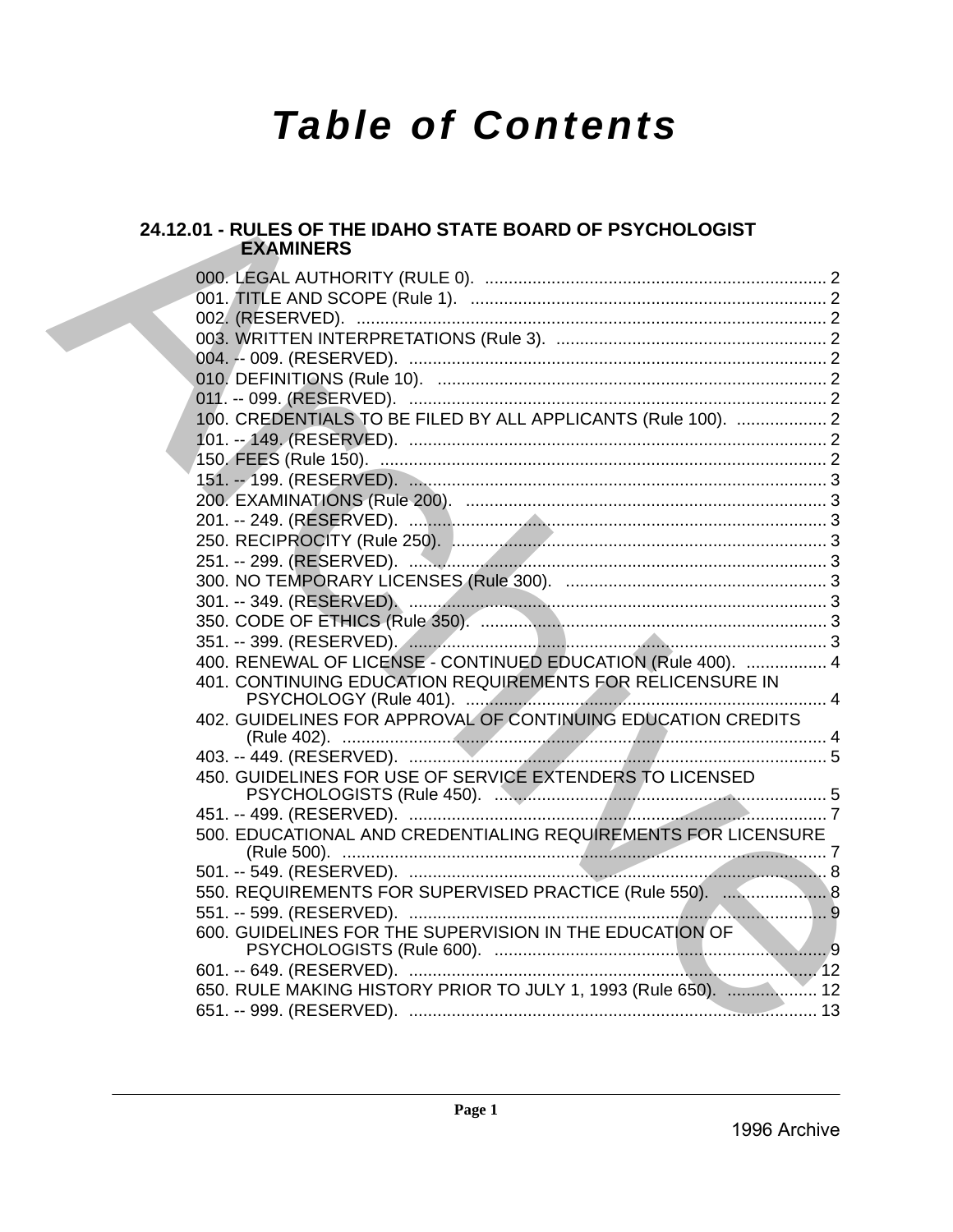#### **IDAPA 24 TITLE 12 Chapter 01**

#### <span id="page-1-0"></span>**24.12.01 - RULES OF THE IDAHO STATE BOARD OF PSYCHOLOGIST EXAMINERS**

#### <span id="page-1-1"></span>**000. LEGAL AUTHORITY (RULE 0).**

#### <span id="page-1-2"></span>**001. TITLE AND SCOPE (Rule 1).**

#### <span id="page-1-3"></span>**002. (RESERVED).**

#### <span id="page-1-4"></span>**003. WRITTEN INTERPRETATIONS (Rule 3).**

#### <span id="page-1-5"></span>**004. -- 009. (RESERVED).**

#### <span id="page-1-6"></span>**010. DEFINITIONS (Rule 10).**

#### <span id="page-1-8"></span><span id="page-1-7"></span>**100. CREDENTIALS TO BE FILED BY ALL APPLICANTS (Rule 100).**

#### <span id="page-1-10"></span><span id="page-1-9"></span>**101. -- 149. (RESERVED).**

| 24.12.01 - RULES OF THE IDAHO STATE BOARD OF PSYCHOLOGIST EXAMINERS                                                                                                                                                                                                                                                |                     |                                                                                                                                                                                                                         |                                                                                                                                                                                                                                                          |            |
|--------------------------------------------------------------------------------------------------------------------------------------------------------------------------------------------------------------------------------------------------------------------------------------------------------------------|---------------------|-------------------------------------------------------------------------------------------------------------------------------------------------------------------------------------------------------------------------|----------------------------------------------------------------------------------------------------------------------------------------------------------------------------------------------------------------------------------------------------------|------------|
|                                                                                                                                                                                                                                                                                                                    |                     |                                                                                                                                                                                                                         |                                                                                                                                                                                                                                                          |            |
|                                                                                                                                                                                                                                                                                                                    | 000.                | LEGAL AUTHORITY (RULE 0).<br>These rules are hereby prescribed and established pursuant to the authority vested in the Idaho State Board of<br>Psychologist Examiners by the provisions of Section 54-2305, Idaho Code. | $(7-1-93)$                                                                                                                                                                                                                                               |            |
|                                                                                                                                                                                                                                                                                                                    | 001.<br>Examiners." |                                                                                                                                                                                                                         | TITLE AND SCOPE (Rule 1).<br>These rules shall be cited as IDAPA 24, Title 12, Chapter 01, "Rules of the Idaho State Board of Psychologist                                                                                                               | $(7-1-93)$ |
|                                                                                                                                                                                                                                                                                                                    | 002.                | (RESERVED).                                                                                                                                                                                                             |                                                                                                                                                                                                                                                          |            |
| 003.<br><b>WRITTEN INTERPRETATIONS (Rule 3).</b><br>The board may have written statements which pertain to the interpretation of the rules of this chapter. Such<br>interpretations, if any, are available for public inspection and copying at cost in the main office of the Bureau of<br>Occupational Licenses. |                     |                                                                                                                                                                                                                         |                                                                                                                                                                                                                                                          | $(7-1-93)$ |
|                                                                                                                                                                                                                                                                                                                    | $004. - 009.$       |                                                                                                                                                                                                                         | (RESERVED).                                                                                                                                                                                                                                              |            |
|                                                                                                                                                                                                                                                                                                                    | 010.                |                                                                                                                                                                                                                         | <b>DEFINITIONS</b> (Rule 10).                                                                                                                                                                                                                            |            |
|                                                                                                                                                                                                                                                                                                                    | Code.               | 01.                                                                                                                                                                                                                     | Board. The Idaho State Board of Psychologist Examiners as prescribed in Section 54-2301, Idaho                                                                                                                                                           | $(7-1-93)$ |
| $011. - 099.$                                                                                                                                                                                                                                                                                                      |                     |                                                                                                                                                                                                                         | (RESERVED).                                                                                                                                                                                                                                              |            |
|                                                                                                                                                                                                                                                                                                                    | 100.                |                                                                                                                                                                                                                         | <b>CREDENTIALS TO BE FILED BY ALL APPLICANTS (Rule 100).</b>                                                                                                                                                                                             |            |
|                                                                                                                                                                                                                                                                                                                    |                     | 01.                                                                                                                                                                                                                     | Completed Application. An application shall be completed by all applicants for licensure upon a<br>form prescribed by the State Board of Psychologist Examiners.                                                                                         | $(7-1-93)$ |
|                                                                                                                                                                                                                                                                                                                    |                     | 02.                                                                                                                                                                                                                     | Official Transcripts. All applicants shall arrange for official transcripts of all credits earned, at each<br>approved college or university, to be transmitted by the registrars of the educational institutions directly to the board.                 | $(7-1-93)$ |
|                                                                                                                                                                                                                                                                                                                    |                     | 03.                                                                                                                                                                                                                     | Letters of Reference. Letters of reference, regarding the character, training, and experience of the<br>applicant shall be returned to the board by the references before decision is rendered on the application.                                       | $(7-1-93)$ |
|                                                                                                                                                                                                                                                                                                                    |                     | 04.                                                                                                                                                                                                                     | Post Graduate Experience. One (1) of the two (2) years of post-graduate experience as required by<br>Section 2307(b), Idaho Code, (not the internship) may be pre-doctoral. The second year must be post-doctoral work<br>under appropriate supervision. | $(7-1-93)$ |
|                                                                                                                                                                                                                                                                                                                    | $101. - 149.$       |                                                                                                                                                                                                                         | (RESERVED).                                                                                                                                                                                                                                              |            |
|                                                                                                                                                                                                                                                                                                                    | 150.                |                                                                                                                                                                                                                         | <b>FEES</b> (Rule 150).                                                                                                                                                                                                                                  |            |
|                                                                                                                                                                                                                                                                                                                    |                     | 01.                                                                                                                                                                                                                     | Annual Renewal Fee. Annual renewal fee - one hundred forty dollars (\$140).                                                                                                                                                                              | $(7-1-93)$ |
|                                                                                                                                                                                                                                                                                                                    |                     | 02.                                                                                                                                                                                                                     | Application Fee. Application fee - two hundred dollars (\$200).                                                                                                                                                                                          | $(7-1-93)$ |
|                                                                                                                                                                                                                                                                                                                    |                     | 03.                                                                                                                                                                                                                     | Examination Fee. Examination fee - one hundred fifty dollars (\$150).                                                                                                                                                                                    | $(7-1-93)$ |
|                                                                                                                                                                                                                                                                                                                    |                     | 04.                                                                                                                                                                                                                     | Reexamination Fee. Reexamination fee - one hundred fifty dollars (\$150).                                                                                                                                                                                | $(7-1-93)$ |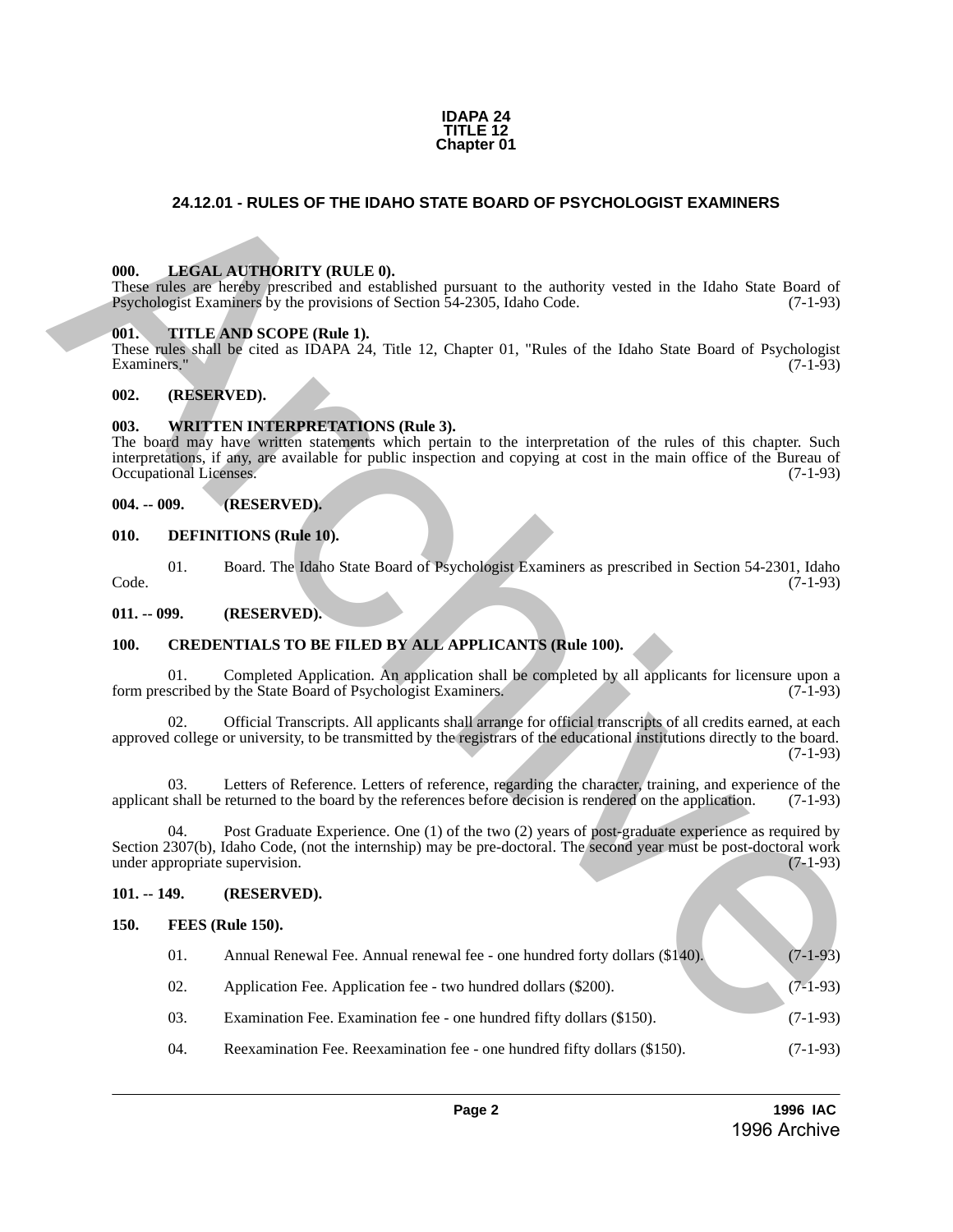#### *IDAHO ADMINISTRATIVE CODE IDAPA 24.12.01* **Bureau of Occupational Licenses**

05. Reciprocity Fee. Reciprocity fee - one hundred dollars (\$100) as established by Section 54-2312, Idaho Code. (7-1-93)

06. Examination, Reexamination or Reciprocity Fee In Addition to Application Fee. The examination, reexamination or reciprocity fee shall be in addition to the application fee and must accompany the application.

(7-1-93)

#### <span id="page-2-0"></span>**151. -- 199. (RESERVED).**

#### <span id="page-2-1"></span>**200. EXAMINATIONS (Rule 200).**

Written/Oral Exam Required. The board will require a written examination and/or may require an oral examination of the applicant. The written examination will be the national examination for professional practice<br>in psychology, and a score of seventy percent (70%) will be considered passing. (7-1-93) in psychology, and a score of seventy percent  $(70%)$  will be considered passing.

02. Time and Place of Exam. The examination will be conducted at a time and place specified by the  $(7-1-93)$ board.  $(7-1-93)$ 

03. Failure of Exam. The first time the examination is failed the applicant may take it again the next time it is given upon application and payment of fees. If the examination has been failed twice, the individual must wait at least one (1) year before taking it a third time. The individual must wait at least one (1) year and petition the board for approval to take the examination the fourth time which petition shall include evidence satisfactory to the board that the applicant has taken additional study in the field of Psychology before approval will be granted. Hence Co.<br>
(a) Resignacity for Resignacity for the huminital delicts (510) as established by Section (3-133)<br>
(b) Co. Examination of completions by Resignation of Resignation Evaluation and Resignation Co. The commutation

(7-1-93)

04. Waiver of Exam. Upon application, the examination may be waived to a member who is a e in good standing of the American Board of Professional Psychology. (7-1-93) diplomate in good standing of the American Board of Professional Psychology.

#### <span id="page-2-2"></span>**201. -- 249. (RESERVED).**

#### <span id="page-2-3"></span>**250. RECIPROCITY (Rule 250).**

Eligibility For Reciprocity. An applicant who is in possession of a valid statutory license or statutory certificate from another state may apply for licensing under the reciprocity clause of this law. (7-1-93)

- 02. Requirements for Reciprocity. An applicant under the reciprocity clause shall: (7-1-93)
- a. Submit evidence that he/she holds a valid license or certificate; (7-1-93)

b. Submit evidence to demonstrate that the requirements for such licensure or certificate are the al equivalents of this act; (7-1-93) substantial equivalents of this act;

c. Submit the credentials required of all applicants. (7-1-93)

#### <span id="page-2-4"></span>**251. -- 299. (RESERVED).**

#### <span id="page-2-5"></span>**300. NO TEMPORARY LICENSES (Rule 300).**

No temporary licenses to practice psychology will be issued by the board. (7-1-93)

#### <span id="page-2-6"></span>**301. -- 349. (RESERVED).**

#### <span id="page-2-7"></span>**350. CODE OF ETHICS (Rule 350).**

All licensees shall be mailed a copy of the Ethical Principles of Psychologists of the American Psychological Association, as published in the American Psychologist, as the same may be modified or amended. (7-1-93)

#### <span id="page-2-8"></span>**351. -- 399. (RESERVED).**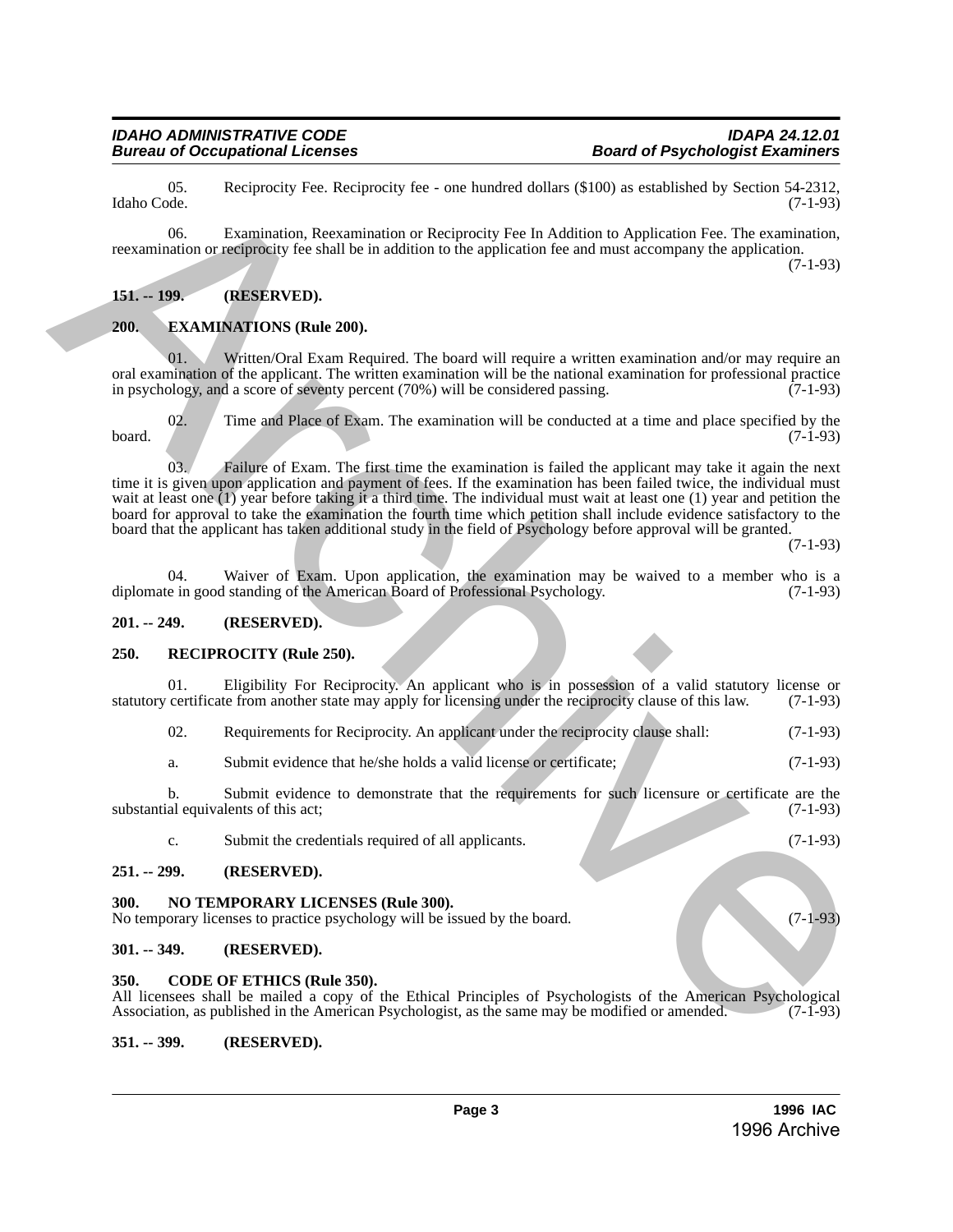## **Board of Psychologist Examiners**

#### <span id="page-3-0"></span>**400. RENEWAL OF LICENSE - CONTINUED EDUCATION (Rule 400).**

#### <span id="page-3-1"></span>**401. CONTINUING EDUCATION REQUIREMENTS FOR RELICENSURE IN PSYCHOLOGY (Rule 401).**

#### <span id="page-3-2"></span>**402. GUIDELINES FOR APPROVAL OF CONTINUING EDUCATION CREDITS (Rule 402).**

| 400.          |     | RENEWAL OF LICENSE - CONTINUED EDUCATION (Rule 400).<br>Each licensed psychologist must renew his license prior to July 1 of each year.                                                                                                                                                                                                                                                                                                                                                                                                     | $(7-1-93)$ |
|---------------|-----|---------------------------------------------------------------------------------------------------------------------------------------------------------------------------------------------------------------------------------------------------------------------------------------------------------------------------------------------------------------------------------------------------------------------------------------------------------------------------------------------------------------------------------------------|------------|
|               | 01. | Requirements for Renewal of License. The psychologist license may be renewed by payment of the<br>renewal fee and certification of having satisfied the continued education requirement.                                                                                                                                                                                                                                                                                                                                                    | $(7-1-93)$ |
| 401.<br>401). |     | <b>CONTINUING EDUCATION REQUIREMENTS FOR RELICENSURE IN PSYCHOLOGY (Rule</b>                                                                                                                                                                                                                                                                                                                                                                                                                                                                |            |
|               | 01. | Number of Hours Required. All licensed psychologists, in order to renew their license, must have<br>accumulated twenty (20) hours per year of continuing education credits. At the time of renewal of the psychologists'<br>licenses, they will certify that they are aware of the requirements for continuing education and that they have met<br>those requirements for the preceding year.                                                                                                                                               | $(7-1-93)$ |
|               | 02. | Professional Level of Continuing Education - Time Period Records Kept - Audit. This continuing<br>education experience must be at an appropriate level for professional training in psychology. The licensees have<br>responsibility for demonstrating the relevance and adequacy of the educational experience they select. The licensees<br>are also responsible for keeping an accurate record of their own personal continuing education hours for a period of<br>five (5) years. A random audit may be conducted to insure compliance. | $(7-1-93)$ |
|               | 03. | Newly Licensed Individuals. Newly licensed individuals will be considered to have satisfied the<br>continuing education requirements for the remainder of the year in which their license is granted.                                                                                                                                                                                                                                                                                                                                       | $(7-1-93)$ |
|               | 04. | Certificates of Satisfactory Attendance and Completion. Certificates of satisfactory attendance and<br>completion, cancelled checks, participant lists, transcripts from universities, letters of certification on instructor's<br>letterhead, and other reasonably convincing proof of the submitted activities may serve as documentation when<br>persons audited are required to submit proof of continuing education.                                                                                                                   | $(7-1-93)$ |
|               | 05. | Licensees Who Do Not Fulfill the Continuing Education Requirements. Licensees who do not<br>fulfill the continuing education requirements may be subject to disciplinary action.                                                                                                                                                                                                                                                                                                                                                            | $(7-1-93)$ |
| 402.          |     | <b>GUIDELINES FOR APPROVAL OF CONTINUING EDUCATION CREDITS (Rule 402).</b>                                                                                                                                                                                                                                                                                                                                                                                                                                                                  |            |
|               | 01. | Continuing Education Credit. Continuing education credit will be given to formally organized<br>workshops or classes with an attendance roster and preassigned continuing education credit offered in association<br>with or under the auspices of:                                                                                                                                                                                                                                                                                         | $(7-1-93)$ |
|               | a.  | Regionally accredited institutions of higher education.                                                                                                                                                                                                                                                                                                                                                                                                                                                                                     | $(7-1-93)$ |
|               | b.  | The American Psychological Association.                                                                                                                                                                                                                                                                                                                                                                                                                                                                                                     | $(7-1-93)$ |
|               | c.  | A Regional Psychological Association.                                                                                                                                                                                                                                                                                                                                                                                                                                                                                                       | $(7-1-93)$ |
|               | d.  | A State Psychological Association.                                                                                                                                                                                                                                                                                                                                                                                                                                                                                                          | $(7-1-93)$ |
|               | e.  | Credit will be given for the number of credit hours preauthorized by the sponsoring agency with no<br>upper limit on the number of hours.                                                                                                                                                                                                                                                                                                                                                                                                   | $(7-1-93)$ |
|               | 02. | Credit for International, National and Regional Meetings of Psychological Organizations. Six (6)<br>hours of continuing education credit will be allowed for documented attendance at international, national and<br>regional meetings of psychological organizations.                                                                                                                                                                                                                                                                      | $(7-1-93)$ |
|               | 03. | Credit for Other Relevant Workshops, Classes or Training Experiences. Other relevant workshops,<br>classes or training experiences may receive up to six (6) hours of credit per experience provided they are conducted<br>by a licensed or reputable psychologist or other mental health professional. Each documented hour of training                                                                                                                                                                                                    |            |

03. Credit for Other Relevant Workshops, Classes or Training Experiences. Other relevant workshops, classes or training experiences may receive up to six (6) hours of credit per experience provided they are conducted by a licensed or reputable psychologist or other mental health professional. Each documented hour of training experience counts as one (1) hour of continuing education experience. A maximum of six (6) hours of this type of experience may be approved.  $(7-1-93)$ experience may be approved.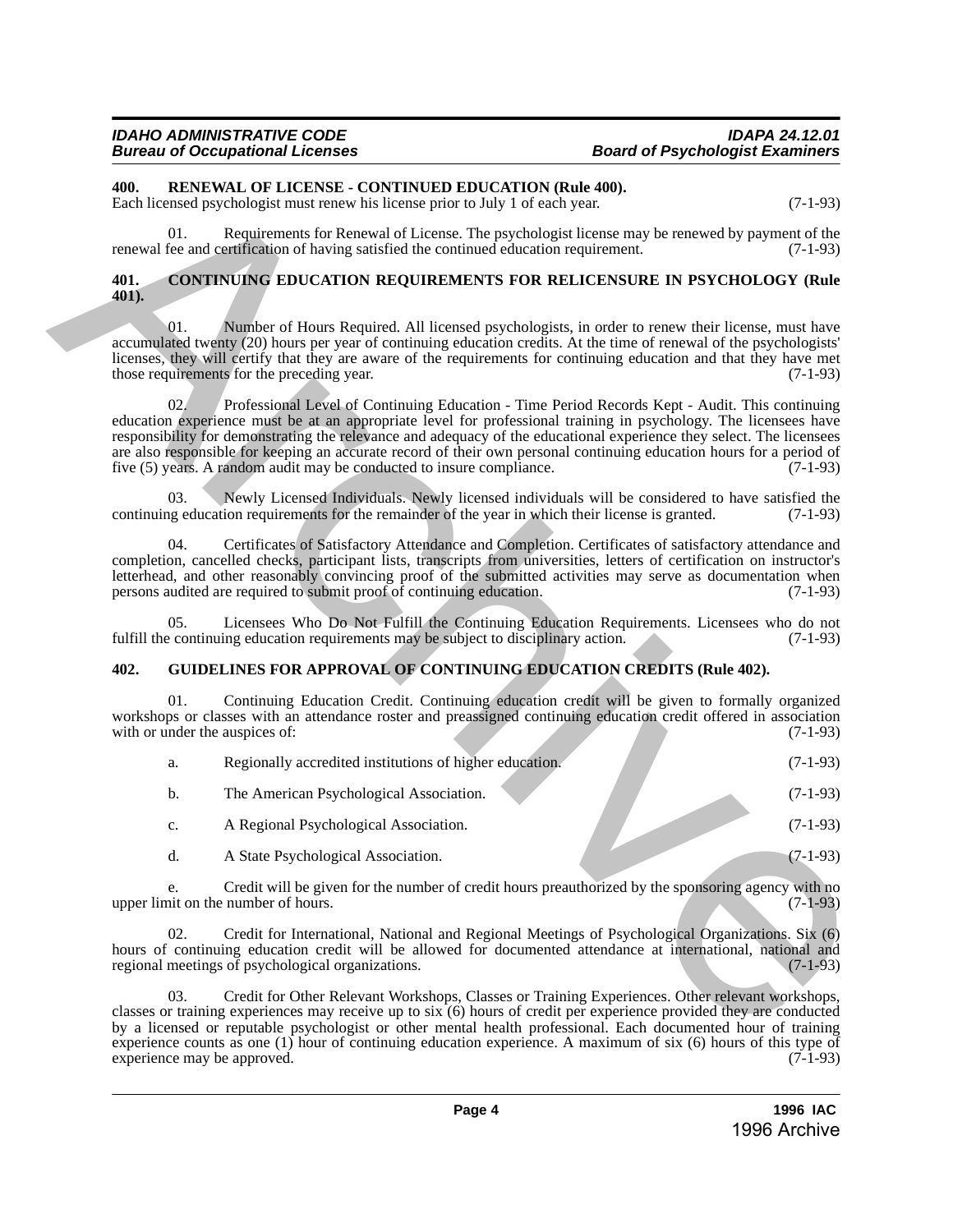04. Presentation of Papers. Presentation of papers at international, national, regional or state original or state parallel or other professional associations may be counted as equivalent to six  $(6)$  hours per event.  $(7$ psychological or other professional associations may be counted as equivalent to six (6) hours per event.

05. Self-Study, Lectures or Public or Professional Publications and Presentations. The board also recognizes the value of self-study, lectures or public or professional publications and presentations (including for example, in the case of the university faculty, preparation of a new course). Therefore, the board will allow credit for six (6) hours of individual study per year. (7-1-93)

06. Board Assessment of Continuing Education Activities. The Board of Psychologist Examiners may avail itself of help and consultation from the Idaho Psychological Association in assessing the appropriateness of continuing education activities. (7-1-93) continuing education activities.

#### <span id="page-4-0"></span>**403. -- 449. (RESERVED).**

#### <span id="page-4-1"></span>**450. GUIDELINES FOR USE OF SERVICE EXTENDERS TO LICENSED PSYCHOLOGISTS (Rule 450).**

The board recognizes that licensed psychologists may choose to extend their services by using service extenders. The board provides general rules to cover all service extenders as well as specific rules to cover service extenders with different levels of training and experience. (7-1-93)

01. General Provisions for Licensed Psychologists Extending Their Services Through Others. (7-1-93)

a. The licensed psychologist exercising administrative control for a service extender shall: (7-1-93)

i. Have the authority to cause termination of compensation for the service extender. (7-1-93)

ii. Have the authority to cause the suspension or removal of the service extender from his position as a provider. (7-1-93) service provider.

b. The licensed psychologist exercising professional direction for a service extender shall: (7-1-93)

i. Within thirty (30) days after employing the service extender, formulate and provide to the board a written supervisory plan for each service extender. The plan shall include provisions for supervisory sessions and chart review. If the psychologist requires tapes to be made of psychological services delivered by the service extender, then the plan shall also specify review and destruction of these tapes. The plan shall also specify the hours per calendar week that the licensed psychologist will be at the same physical location as the person extending the services of the licensed psychologist. The plan shall be accompanied by a completed application form and an application fee of fifty dollars (\$50). (7-1-93)

ii. Establish and maintain a level of supervisory contact sufficient to be readily accountable in the event that professional, ethical, or legal issues are raised. There will be a minimum of one (1) hour of face-to-face supervisory contact by a licensed psychologist with the service extender for each one (1) to twenty (20) hours of services provided by the service extender during any calendar week. At least one half of this face-to-face supervisory contact will be conducted individually, and up to one half of this face-to-face supervisory contact may be provided using a group format. A written record of this supervisory contact, including the type of activities conducted by the service extender, shall be maintained by the licensed psychologist. Except under unusual circumstances, the supervisory contact will occur either during the week the services are extended or during the week following. In no case will services be extended more than two (2) weeks without supervisory contact between the service extender and a licensed psychologist. psychological responses of Papera Procedular of papera at international regional regions of any methods of the control in the control of Nicolas procedure in the control of Nicolas proposition in the control of the contro

Provide the service extender a copy of the current Ethical Standards of the American Psychological Association, and obtain a written agreement from the service extender of his intention to abide by them. (7-1-93)

| 02. | <b>Qualifications for Service Extenders.</b> |  |  |  |  |
|-----|----------------------------------------------|--|--|--|--|
|     |                                              |  |  |  |  |

a. Category I: A service extender will be placed in Category I if: (7-1-93)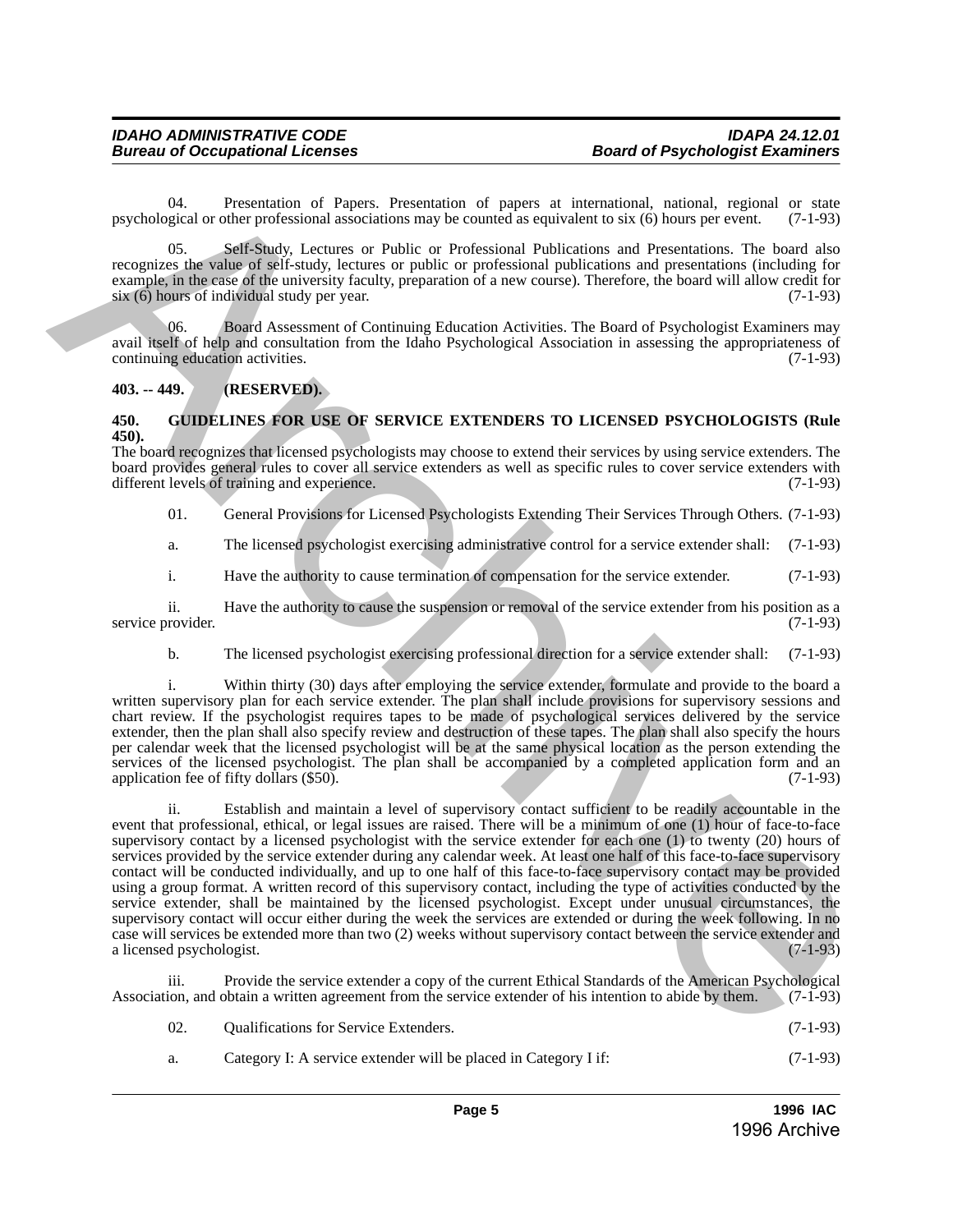i. The licensed psychologist wishing to employ the service extender verifies in writing to the satisfaction of the board that the service extender holds a license issued by the state of Idaho to practice a specific profession, and that the issuance of that license requires the licensee hold a master's degree or its equivalent as determined by the board; or  $(7-1-93)$ 

ii. The service extender meets the criteria for Category II specified below and the licensed psychologist wishing to employ the service extender verifies in writing to the satisfaction of the board that the service extender has satisfactorily functioned as a service extender to one (1) or more licensed psychologist for at least twenty (20) hours per calendar week over a period totaling two hundred sixty (260) weeks. (7-1-93)

Category II: A service extender will be placed in Category II if the licensed psychologist wishing to employ the service extender verifies in writing to the satisfaction of the board that the service extender holds a master's degree from a program in psychology, counseling, or human development as determined by the board.

(7-1-93)

03. Conditions for Use of Service Extenders. (7-1-93)

All persons used to extend the services of a licensed psychologist shall be under the direct and continuing administrative control and professional direction of a licensed psychologist. These service extenders may not use any title incorporating the word "psychologist" or any of its variants or derivatives, e.g. "psychological,"<br>"psychotherapist," etc. (7-1-93) "psychotherapist," etc.

b. Work assignments shall be commensurate with the skills of the service extender and procedures shall be planned in consultation with the licensed psychologist under all circumstances. (7-1-93)

c. Public announcement of fees and services, as well as contact with lay or professional public shall be offered only in the name of the licensed psychologist whose services are being extended. However, persons licensed to practice professions other than psychology may make note of their status in such announcements or contacts. (7-1-93) contacts. (7-1-93)

d. Setting and collecting of fees shall remain the sole domain of the licensed psychologist; excepting that when a service extender is used to provide services of the licensed psychologist, third party payers shall be informed of this occurrence in writing at the time of billing. Unless otherwise provided in these rules and regulations, licensed psychologists may neither claim or imply to service recipients or to third party payers an ability to extend their services through any person who has not been approved as a service extender to that psychologist as specified in this section. (7-1-93) this section.  $(7-1-93)$ variation of the basic appeleabode studies to employ the service consider a military and the military of the same of the license regular discussions and the same of the same of the license regular discussions and in the s

e. All service recipients shall sign a written notice of the service extender's status as a service extender for the licensed psychologist. A copy of the signed written notice will be maintained on file with the licensed psychologist.  $(7-1-93)$ psychologist.

f. Within the first three (3) contacts, the licensed psychologist shall have face-to-face contact with each service recipient.

A licensed psychologist shall be available to both the service extender and the service recipient for  $(7-1-93)$ emergency consultation.

h. Service Extenders shall be housed in the same service delivery site as the licensed psychologist whose services they extend. Whatever other activities they may be qualified to perform, service extenders shall limit themselves to acting as service extenders of the licensed psychologist when providing direct services so long as they are physically located in the offices of the licensed psychologist. (7-1-93)

i. A service extender in Category I may deliver as much as, but not more than fifty percent (50%) of their service while the licensed psychologist is not physically present at the service delivery site. A service extender in Category II may deliver as much as, but not more than twenty-five percent (25%) of their service while the licensed psychologist is not physically present at the service delivery site. Service Extenders providing as many as,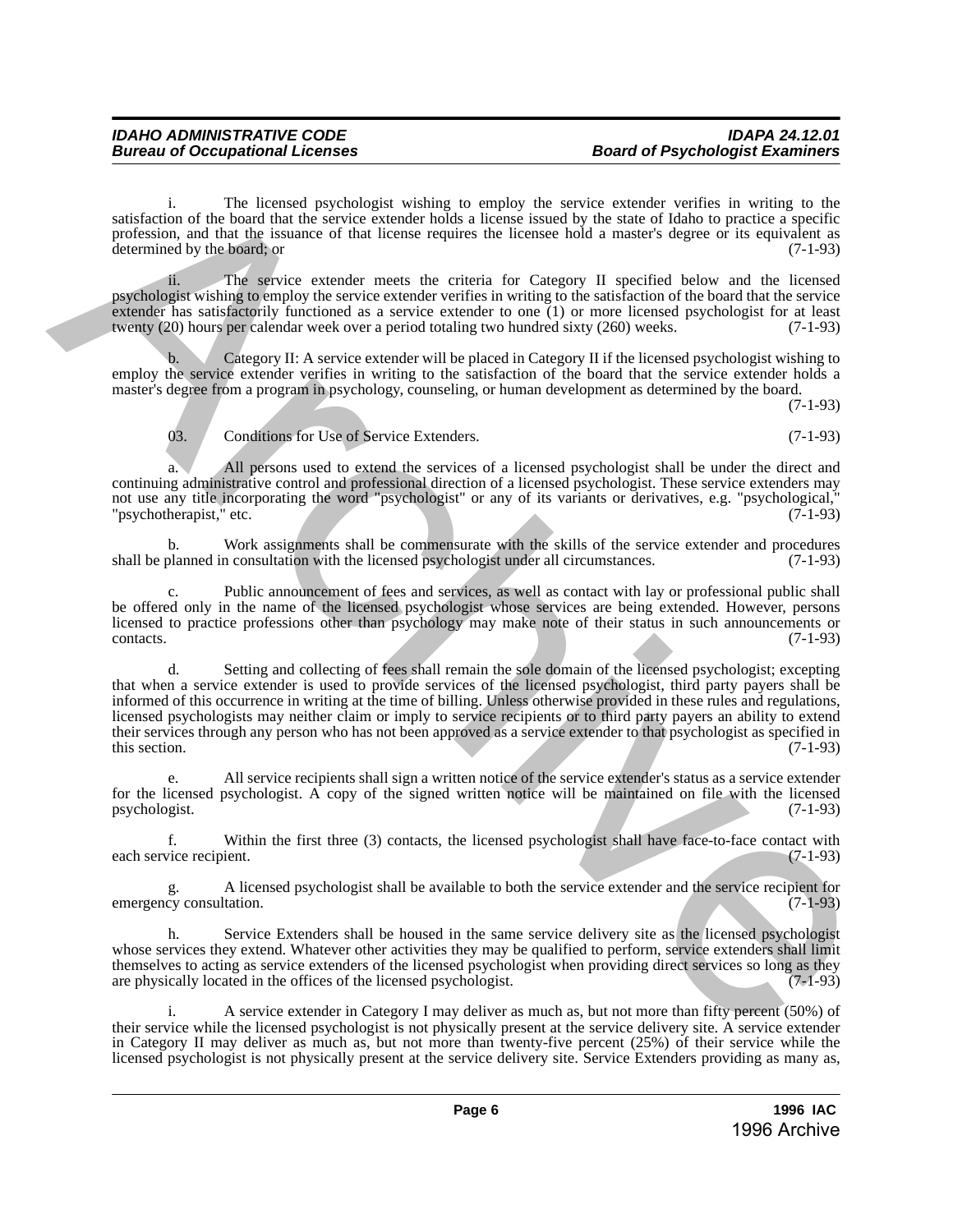#### *IDAHO ADMINISTRATIVE CODE IDAPA 24.12.01* **Board of Psychologist Examiners**

but no more than, three (3) hours of service extension per calendar week shall be exempted from these provisions. Without notification to the board, short term exemption from this rule for atypical circumstances, such as irregular travel by the licensed psychologist, may occur for periods as long as, but no longer than three (3) calendar weeks. Longer exemptions may be granted at the discretion of the board on written request by the licensed psychologist to the board. (7-1-93) the board.  $(7-1-93)$ In an enter both three (i) bare of evolving the particular seat dual be exampled from these provisions.<br>
Whose reducation to the both show term computes from this risk for any disc determines with a line projected<br>
Logic

The licensed psychologist shall employ no more than three (3) service extenders. Any licensed psychologist employing more than three (3) service extenders at the time this rule is adopted shall, within thirty (30) days after is adoption, provide, for the approval of the board, a plan to comply with this rule. Compliance with this rule will be complete within one (1) calendar year from its adoption. (7-1-93)

k. When a licensed psychologist terminates employment of a service extender, the licensed gist will notify the board in writing within thirty (30) days.  $(7-1-93)$ psychologist will notify the board in writing within thirty (30) days.

l. At the time of license renewal the licensed psychologist shall submit: (7-1-93)

A copy of the written record of supervisory contact for the previous twelve (12) months with the recipients removed. (7-1-93) names of service recipients removed.

ii. The percentage of time during the previous twelve (12) months that the service extender extended services while the licensed psychologist was at the service delivery site. (7-1-93)

iii. The modal number of hours per calendar week, during the previous twelve  $(12)$  months, that the psychologist delivered services at the site on which the service extender extended his services.  $(7-1-93)$ licensed psychologist delivered services at the site on which the service extender extended his services.

iv. An updated plan for the supervision of each of his service extenders. The updated plan shall be nied by a fee of fifty dollars (\$50). accompanied by a fee of fifty dollars  $(\$50)$ .

#### <span id="page-6-0"></span>**451. -- 499. (RESERVED).**

### <span id="page-6-1"></span>**500. EDUCATIONAL AND CREDENTIALING REQUIREMENTS FOR LICENSURE (Rule 500).**

01. Training in Professional Psychology. Training in professional psychology is doctoral training offered in an institution of higher education accredited by: (7-1-93)

| a.             | Middle States Association of Colleges and Schools.     | $(7-1-93)$ |
|----------------|--------------------------------------------------------|------------|
| b.             | The New England Association of Schools and Colleges.   | $(7-1-93)$ |
| $\mathbf{c}$ . | The North Central Association of Colleges and Schools. | $(7-1-93)$ |

- d. The Northwest Association of Schools and Colleges. (7-1-93)
- e. The Southern Association of Colleges and Schools. (7-1-93)
- f. The Western Association of Schools and Colleges. (7-1-93)

02. Training Program. The training program must stand as a recognizable, coherent organizational entity within the institution. (7-1-93)

03. Authority and Primary Responsibility. There must be a clear authority and primary responsibility for the core and specialty areas. (7-1-93)

04. Content of Program. The program must be an integrated, organized sequence of study. (7-1-93)

05. There Must Be an Identifiable Training Faculty and a Psychologist Responsible for the Program. (7-1-93) ust be an identifiable training faculty and a psychologist responsible for the program. (7-1-93) There must be an identifiable training faculty and a psychologist responsible for the program.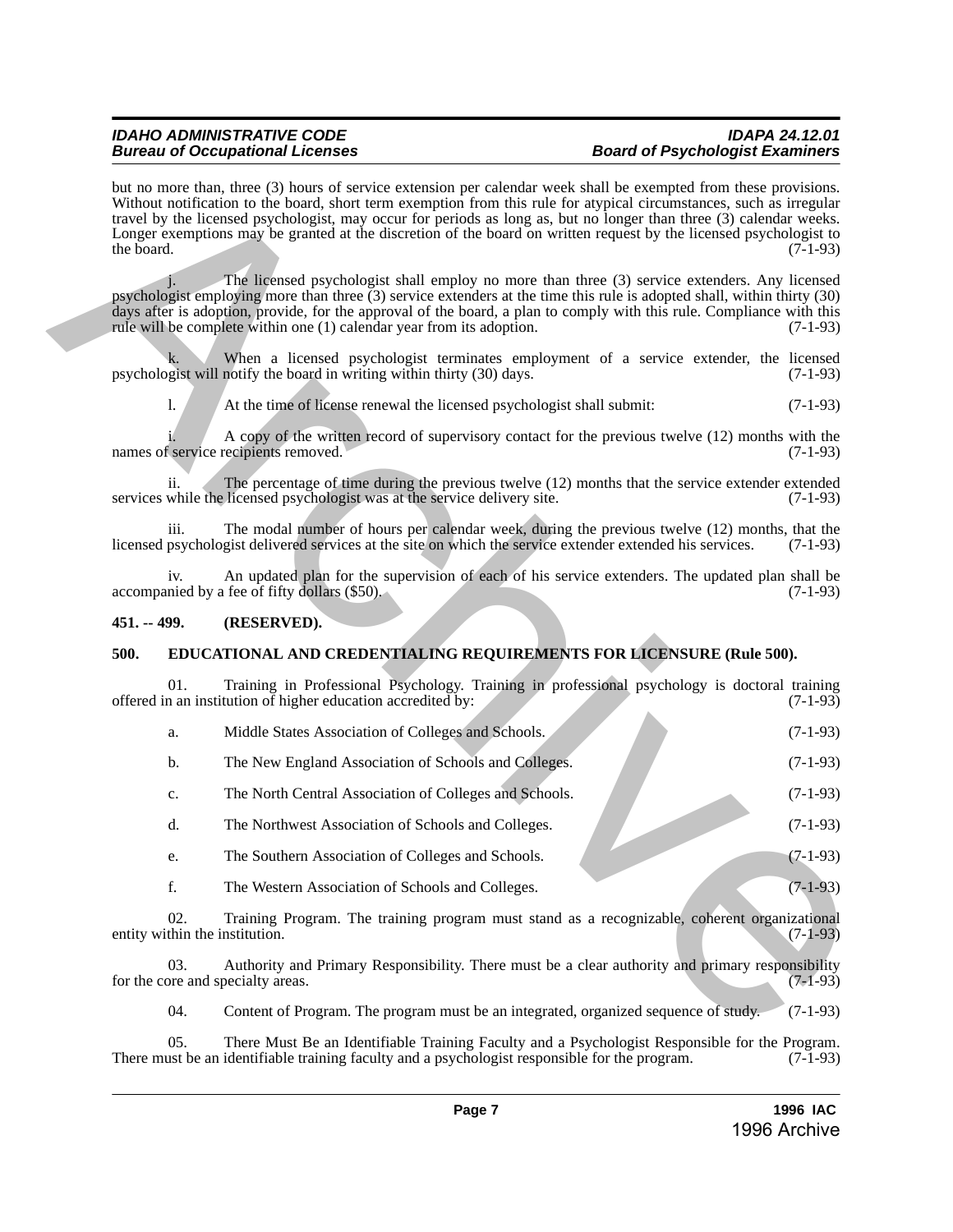06. Program Must Have an Identifiable Body. The program must have an identifiable body of students matriculated in that program for a degree. who are matriculated in that program for a degree.

07. What the Program Must Include. The program must include supervised practicum, internship, field tory training appropriate to the practice of psychology. (7-1-93) or laboratory training appropriate to the practice of psychology.

08. Curriculum. The curriculum shall encompass a minimum of three (3) academic years of full time graduate study. In addition to instruction in scientific and professional ethics and standards, research design and methodology, statistics, and psychometrics, the core program shall require each student to demonstrate competence in each of the following substantive content areas. This typically will be met by including a minimum of three (3) or more graduate semester hours (five (5) or more graduate quarter hours) in each of these four (4) substantive content areas: (7-1-93)  $\alpha$  areas:  $(7-1-93)$ s who are the simulated by the propriate first performance in the simulation between the simulation of  $(7,145)$ <br>
or the simulation in the simulation of the simulation of the simulation of the simulation of the simulation

a. Biological Bases of Behavior: Physiological psychology, comparative psychology, chology, sensation and perception, psychopharmacology. (7-1-93) neuropsychology, sensation and perception, psychopharmacology.

b. Cognitive-Affective Bases of Behavior: Learning, thinking, motivation, emotion. (7-1-93)

c. Social Bases of Behavior: Social psychology, group processes, organizational and systems theory. (7-1-93)

d. Individual Differences: Personality theory, human development, abnormal psychology. (7-1-93)

#### <span id="page-7-0"></span>**501. -- 549. (RESERVED).**

#### <span id="page-7-1"></span>**550. REQUIREMENTS FOR SUPERVISED PRACTICE (Rule 550).**

01. Duration and Setting of Supervised Practice. (7-1-93)

a. A year of supervised experience is defined as a minimum of one thousand (1000) hours of supervised service provision acquired during a twelve (12) calendar month period, and for which the service provider received monetary compensation. The first year of supervised experience shall be accredited only after acquiring the equivalent of two (2) years of full time graduate study. A second year must be obtained post-doctorally. (7-1-93)

b. A minimum qualifying supervised experience consists of two (2) years of supervised experience, neither of which is the internship, and at least one (1) of which is obtained post-doctorally. (7-1-93)

02. Qualifications of Supervisors. (7-1-93)

a. Supervising psychologists shall be licensed and shall have training in the specific area of practice in which they are offering supervision. (7-1-93)

03. Amount of Supervisory Contact. One (1) hour per week of face-to-face individual contact per 20) hours of applicable experience is a minimum. (7-1-93) twenty (20) hours of applicable experience is a minimum.

04. Evaluation and Accreditation of Supervised Practice. The board shall require submission of information by the supervisor(s) which enable it to evaluate and credit the extent and quality of the candidate's supervised practice. The form requesting such information shall cover the following: (7-1-93)

a. Name of supervisee; (7-1-93)

b. Educational level of supervisee; (7-1-93)

c. Supervisor's name, address, license number, state in which granted and area of specialization;  $(7-1-93)$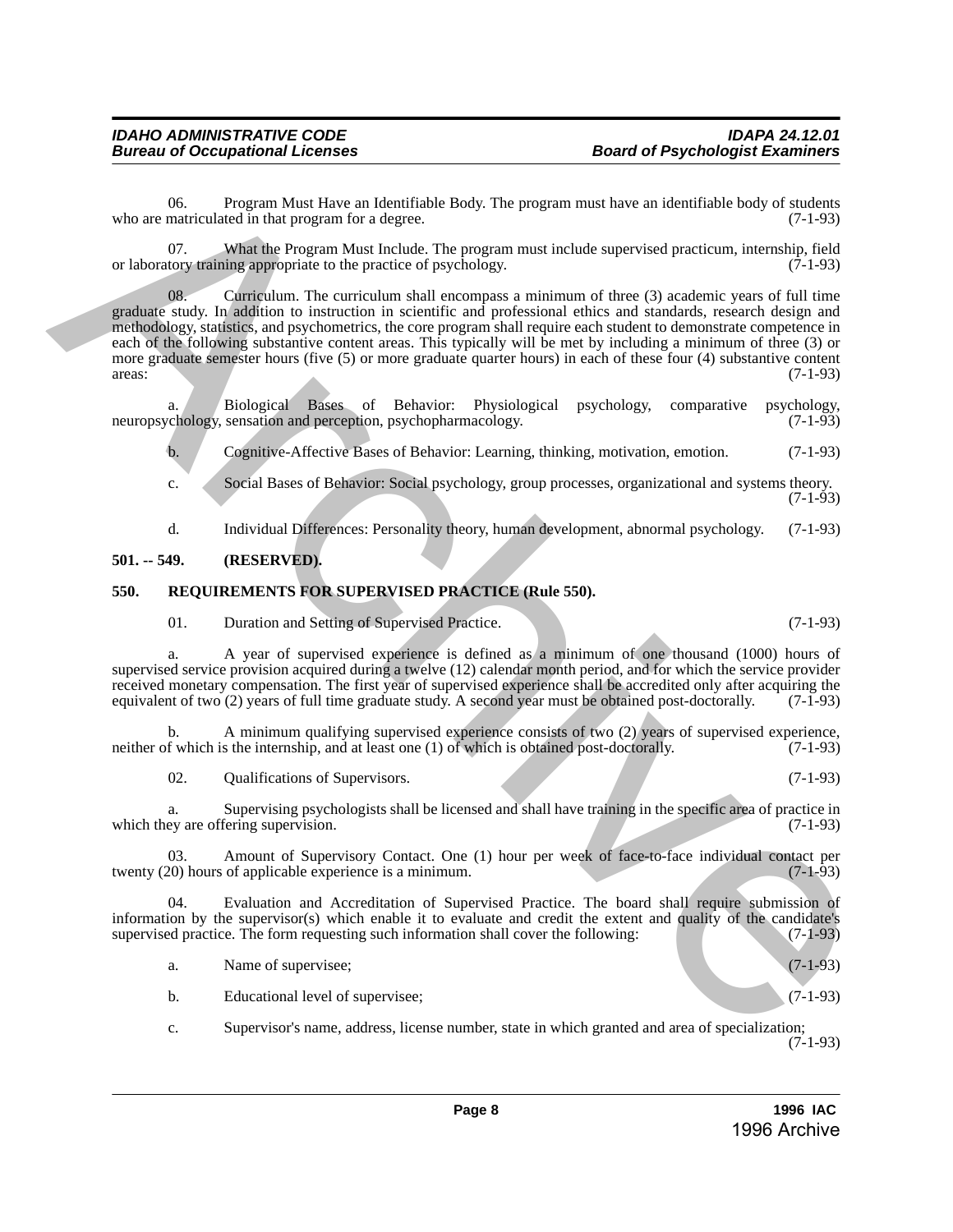*IDAHO ADMINISTRATIVE CODE IDAPA 24.12.01* **Board of Psychologist Examiners** 

### d. Name and nature of setting in which supervised practice took place; (7-1-93) e. Date of practice covered in this report; (7-1-93) f. Number of practice hours during this period; (7-1-93) g. Supervisee's duties; (7-1-93) h. Number of one-to-one supervisory hours; (7-1-93) i. Assessment of supervisee's performance; and (7-1-93)

j. Whether or not the supervisee received monetary compensation for the supervised services they provided. (7-1-93) provided.  $(7-1-93)$ 

05. Unacceptable Supervision. Supervised practice time during which the supervisor deems supervisee's performance to have been unacceptable shall not be credited towards the required supervised practice<br>(7-1-93) hours. (7-1-93)

#### <span id="page-8-1"></span><span id="page-8-0"></span>**551. -- 599. (RESERVED).**

**600. GUIDELINES FOR THE SUPERVISION IN THE EDUCATION OF PSYCHOLOGISTS (Rule 600).** The board recognizes the importance of supervision in the education of psychologists, and that licensed psychologists within Idaho may be called on to provide supervision. It also recognizes that differing levels of supervision are appropriate for persons with differing levels of education and experience. Accordingly, the board identifies three (3) levels within the education of psychologists, and specifies differing levels of supervision for each. These categories refer to persons pursuing a program of activities which, when completed, will allow them to meet the requirements for licensure as physiologists in Idaho. When providing supervision, the licensed supervising psychologist may receive compensation from the supervisee or other interested party, and shall be responsible to insure that supervision appropriate to the education and experience level of the supervisee is provided. Further, the licensed supervising psychologist shall also be responsible to insure that the appropriate documentation for a particular supervisee has been provided to the board as specified below. The number of persons a psychologist may supervise within the three educational levels does not limit the number of service extenders as specified under Subsection 450.03.j. (7-1-93) 4. Nearest and harter of series and particular previous phase. (7.1.93)<br>
Lease calculate vectors and has report of the series of the series of the series of the series of the series of the series of the series of the ser

01. General Provisions. General provisions for licensed supervising psychologists. (7-1-93)

a. The licensed supervising psychologist exercising administrative control shall: (7-1-93)

i. Have the authority to cause termination of compensation for the supervisee when compensation is provided.  $(7-1-93)$ 

ii. Have the authority to cause the suspension or removal of the supervisee from his position as a service provider. (7-1-93)

b. The licensed supervising psychologist exercising professional direction shall: (7-1-93)

i. Within thirty (30) days after initiating supervision, formulate a written supervisory plan for each supervisee. The plan shall include provisions for supervisory sessions and chart review. If the supervising psychologist requires tapes to be made of psychological services delivered by the supervisee, then the plan shall also specify review and destruction of these tapes. The plan shall also specify the hours per calendar week that the licensed psychologist will be at the same physical location as the supervisee.  $(7-1-93)$ licensed psychologist will be at the same physical location as the supervisee.

ii. Establish and maintain a level of supervisory contact sufficient to be readily accountable in the event that professional, ethical, or legal issues are raised. There will be a minimum of one (1) hour of face-to-face individual supervisory contact by a licensed psychologist with the supervisee for each one (1) to twenty (20) hours of services provided by the supervisee during any calendar week. A written record of this supervisory contact, including the type of activities conducted by the supervisee, shall be maintained by the licensed supervising psychologist.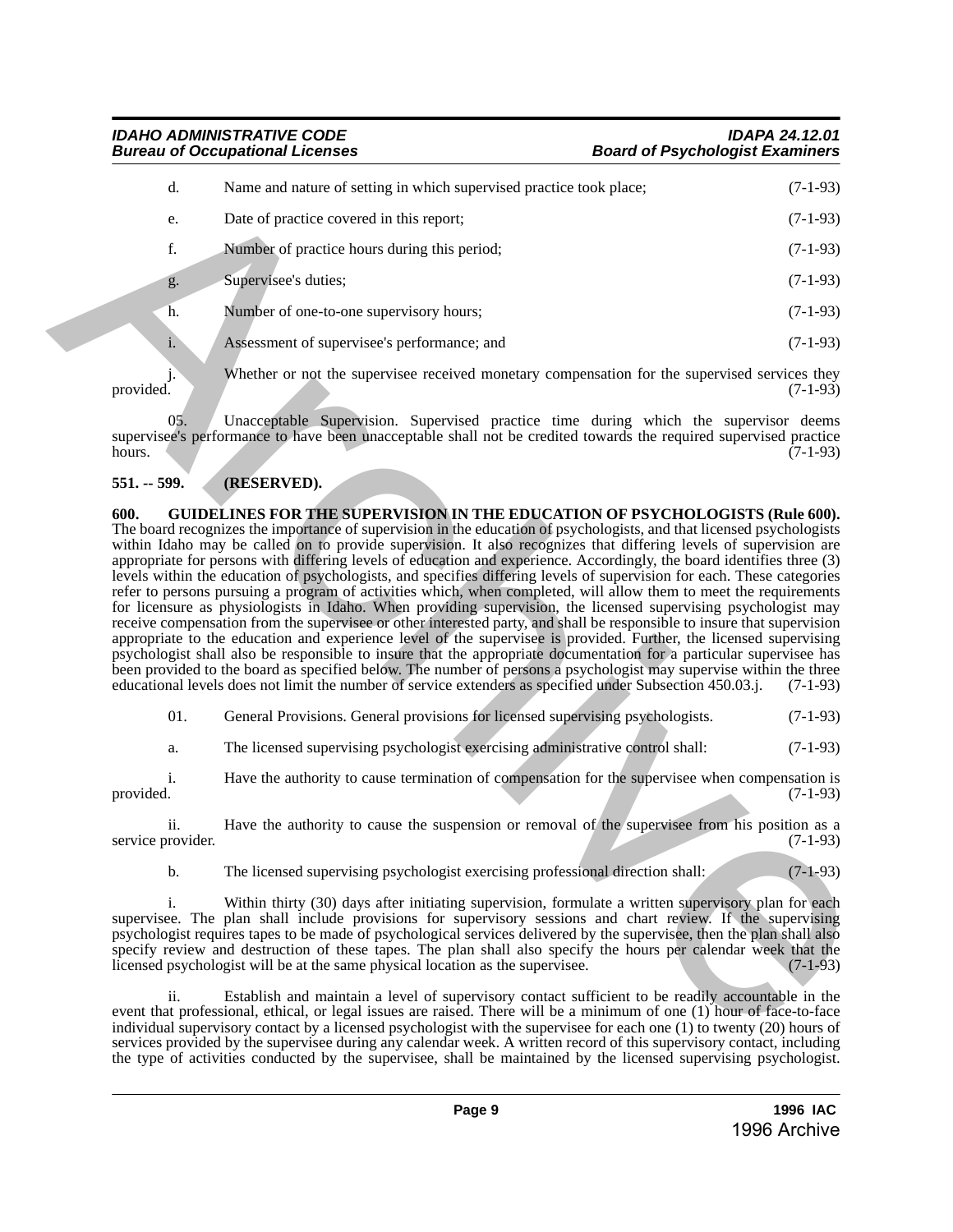Except under unusual circumstances, the supervisory contact will occur either during the week the services are provided or during the week following. In no case will services be provided more than two (2) weeks without supervisory contact between the supervise and a licensed supervising psychologist. (7-1-93) supervisory contact between the supervisee and a licensed supervising psychologist.

iii. Provide the supervisee a copy of the current Ethical Standards of the American Psychological ion, and obtain a written agreement from the supervisee of his intention to abide by them. (7-1-93) Association, and obtain a written agreement from the supervisee of his intention to abide by them.

02. Category I. Psychology Intern. (7-1-93)

Definition: A person enrolled in a training program which meets the exact requirements specified (7-1-93) in Section 500.

b. Verification: The director of training of the program in question will provide documentation to the board which: (7-1-93) board which: (7-1-93)

i. Verifies that the supervisee is admitted to the doctoral program in question and is in good standing.  $(7-1-93)$ 

ii. Lists the specific courses which constitute the approved program for the particular supervisee, and ng which courses meet the exact subject area requirements listed in Section 500.  $(7-1-93)$ designating which courses meet the exact subject area requirements listed in Section 500.

iii. Verifies the supervisee is making satisfactory progress toward the degree. (7-1-93)

c. Supervision Requirements: (7-1-93)

i. Psychology Interns must be under the direct and continuing administrative control and professional of the licensed supervising psychologist when providing psychological services. (7-1-93) direction of the licensed supervising psychologist when providing psychological services.

ii. Work assignments shall be commensurate with the skills of the supervisee and procedures shall be in consultation with the licensed supervising psychologist. (7-1-93) planned in consultation with the licensed supervising psychologist.

iii. Supervisees shall be housed in the service delivery site of the licensed supervising psychologist, and at least seventy-five percent (75%) of the Psychology Intern's service delivery will occur while the licensed supervising psychologist is physically present on site. (7-1-93)

iv. Public announcement of fees and services, and contact with lay or professional public shall be offered only by and in the name of the licensed supervising psychologist or his institutional affiliate. (7-1-93)

Setting and collecting of fees shall remain the sole domain of the licensed supervising psychologist or his institutional affiliate, excepting that when a supervisee provides psychological services, third party payers shall be informed of this occurrence in writing at the time of billing.

All persons receiving services from a Psychology Intern shall sign a written notice indicating they understand that the service provider is a Psychology Intern and that the licensed supervising psychologist is responsible for the activity. A copy of the signed written notice will be maintained on file with the supervising<br>(7-1-93) licensed psychologist. From material methods of the bent is a method and with contribution of the method and the bent is a method with the stress of the bent in the stress of the stress of the stress of the stress of the stress of the stress o

The licensed supervising psychologist's proficiencies will be commensurate with the services provided by the Category I Psychology Intern. (7-1-93)

| Restriction: This section is applicable only when: |  | $(7-1-93)$ |
|----------------------------------------------------|--|------------|
|----------------------------------------------------|--|------------|

i. Service recipients make payment in connection with services they receive. (7-1-93)

ii. Category I Psychology Interns receive compensation in connection with services they provide. (7-1-93)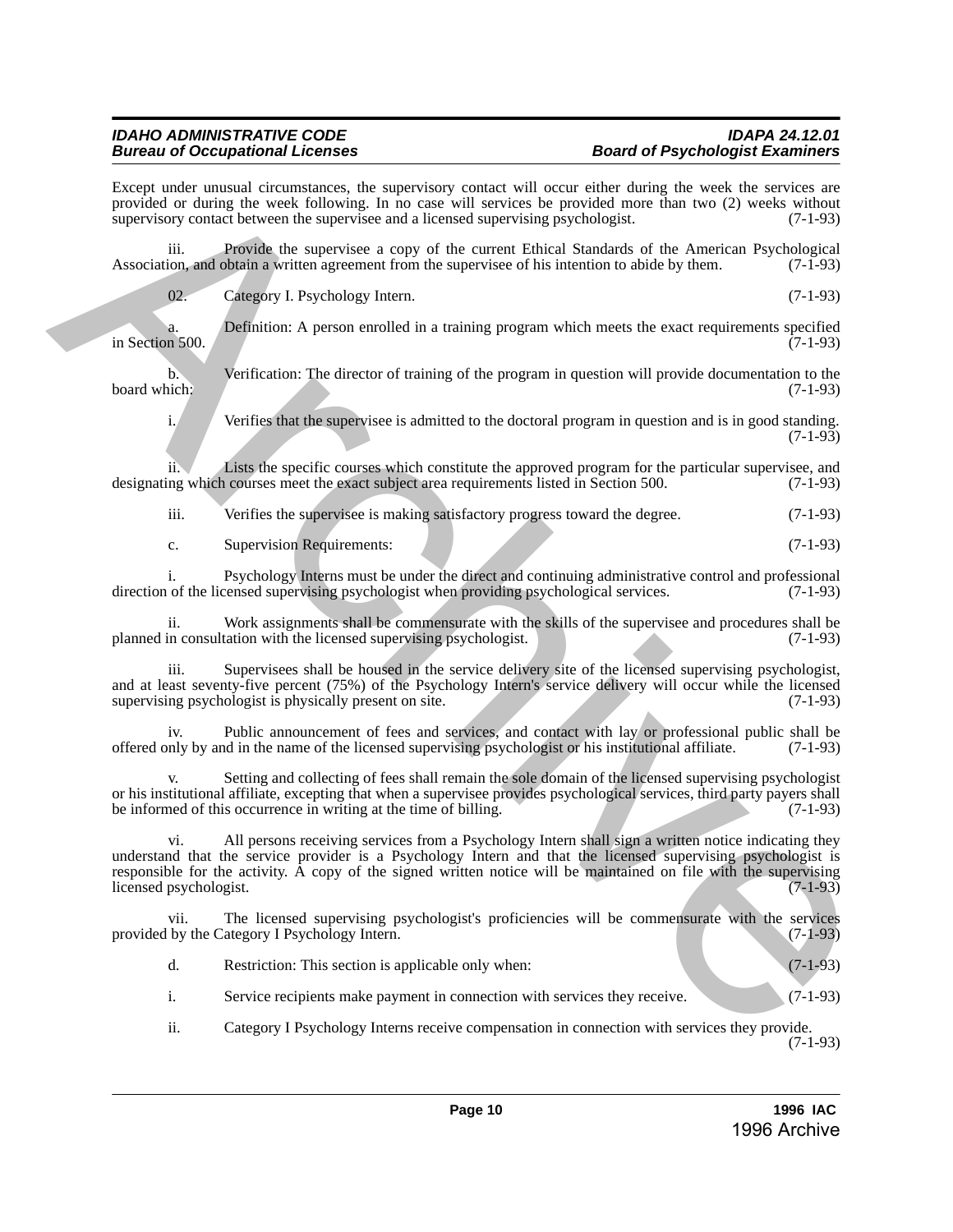03. Category II. Psychologist in Training. (7-1-93)

a. Definition: A person having submitted an application for licensure to the Idaho Board of Psychologist Examiners and who has been found by the board to have either: (7-1-93)

Obtained a doctoral degree after completing an educational program which satisfies all the ection  $500$ , or,  $(7-1-93)$ requirements of Section 500, or;

ii. Obtained a doctoral degree and submitted a plan, approved by the board for the completion of any deficiencies in their doctoral education with regard to the requirements of Section 500. (7-1-93)

b. Verification: The State Board of Psychologist Examiners has reviewed the application of the person on and either: (7-1-93) in question and either:

i. Verifies that the applicant has obtained a doctoral degree after completing an educational program tisfies all the requirements of Section 500; or which satisfies all the requirements of Section 500; or

Verified the applicant obtained a doctoral degree and approved a plan submitted by the applicant for the completion of any deficiencies in his doctoral education with regard to the requirements of Section 500.

(7-1-93)

#### c. Supervision Requirements: (7-1-93)

i. Psychologists in Training must be under the direct and continuing administrative control and professional direction of the licensed supervising psychologist when providing psychological services. (7-1-93)

ii. Work assignments shall be commensurate with the skills of the Psychologist in Training and res shall be planned in consultation with the licensed supervising psychologist. (7-1-93) procedures shall be planned in consultation with the licensed supervising psychologist.

iii. Psychologists in Training shall be housed in the service delivery site of the licensed supervising psychologist, and at least fifty percent (50%) of the Psychologist in Training's service delivery will occur while the licensed supervising psychologist is physically present on site; excepting that where Psychologists in Training are employed by agencies or corporations financed by public funds, licensed supervising psychologists may apply for exemption of this requirement. Exemptions will be made on review of the written supervisory plan, and granted at the discretion of the board. (7-1-93) discretion of the board. (1). Calegregi II. Nepthabeth in Thermatic and the matricial an application for increase to the Islam Beach of Reynological Section (7).145)<br>
Psychological Examines and who has been found to fore both in the section (1) a

iv. Public announcement of fees and services, and contact with lay or professional public shall be only by and in the name of the licensed supervising psychologist or his institutional affiliate. (7-1-93) offered only by and in the name of the licensed supervising psychologist or his institutional affiliate. (7-1-93)

Setting and collecting of fees shall remain the sole domain of the licensed supervising psychologist or his institutional affiliate, excepting that when a supervisee provides psychological services, third party payers shall<br>be informed of this occurrence in writing at the time of billing. be informed of this occurrence in writing at the time of billing.

vi. All persons receiving services from a Psychologist in Training shall sign a written notice indicating their understanding that the service provider is a Psychologist in Training and that the licensed supervising psychologist is responsible for their activity. A copy of the signed written notice will be maintained on file with the licensed supervising psychologist. (7-1-93) licensed supervising psychologist.

vii. The licensed supervising psychologist's proficiencies will be commensurate with the services by the Category II Psychologist in Training. (7-1-93) provided by the Category II Psychologist in Training.

04. Category III - Psychologist Under Supervision. (7-1-93)

a. Definition: A person having submitted an application for licensure to the Idaho Board of operation by the board to have: (7-1-93) Psychologist Examiners and who has been found by the board to have:

i. Obtained a doctoral degree, and completed an educational program which satisfies all the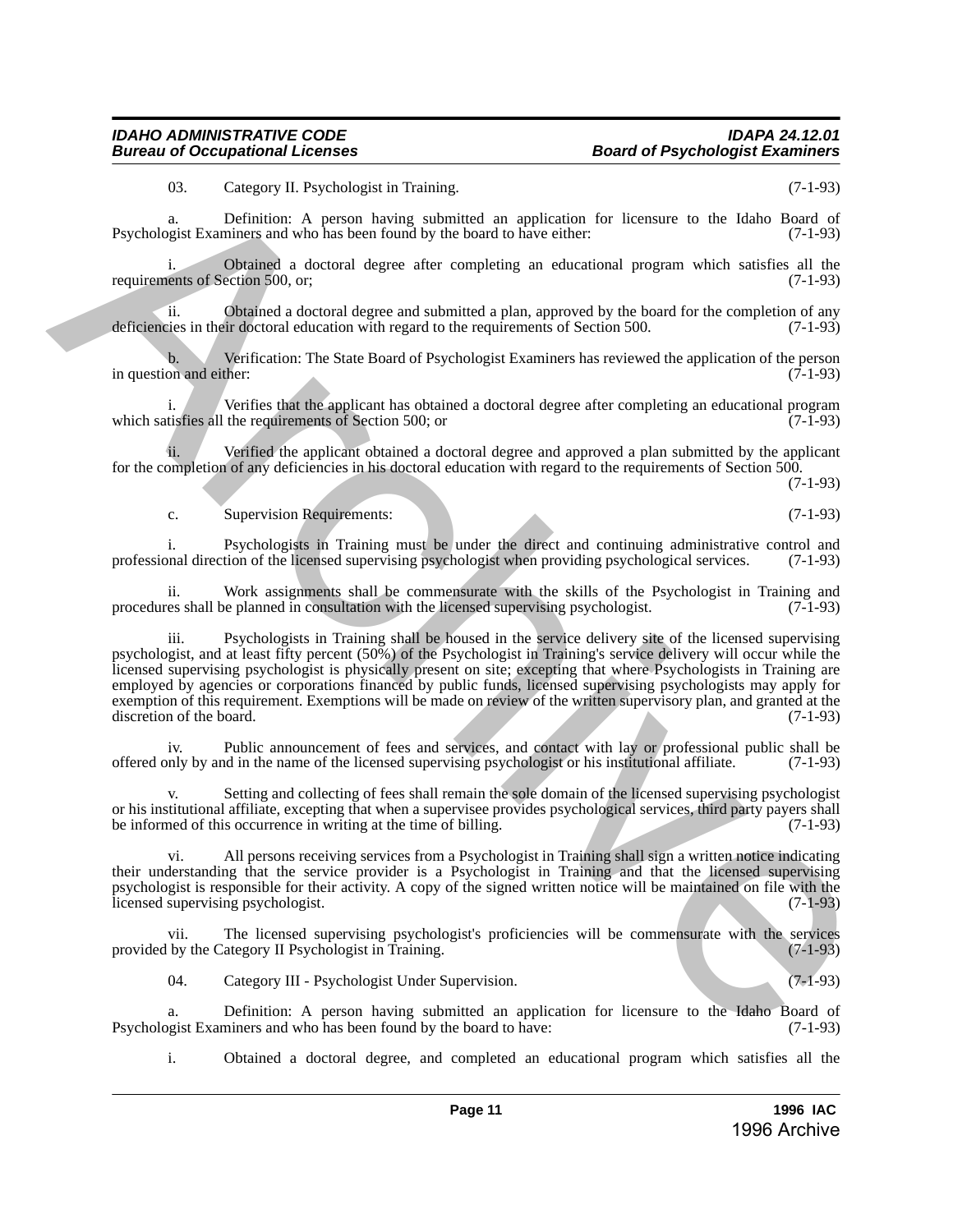### *Bureau of Occupational Licenses*

requirements of Section 500; and (7-1-93) ii. Completed the EPPP examination with a passing score. (7-1-93) b. Verification: The State Board of Psychologist Examiners has reviewed the application and; (7-1-93) Verified the applicant has obtained a doctoral degree and completed an educational program which<br>quirements of Section 500; and (7-1-93) satisfies all the requirements of Section 500; and ii. Verified the applicant has completed the EPPP examination with a passing score. (7-1-93) c. Supervision Requirements: (7-1-93) i. Psychologists Under Supervision shall be under the continuing professional direction, though not requirements of Section 800; and the EPPP examination with a possing score.<br>  $\ddot{A} = 0.444$ <br>  $\ddot{A} = 0.444$ <br>  $\ddot{A} = 0.444$ <br>  $\ddot{A} = 0.444$ <br>  $\ddot{A} = 0.444$ <br>  $\ddot{A} = 0.444$ <br>  $\ddot{A} = 0.444$ <br>  $\ddot{A} = 0.444$ <br>  $\ddot{A} =$ 

necessarily administrative control, of the licensed supervising psychologist when providing psychological services. (7-1-93)

ii. Work assignments shall be commensurate with the skills of the Psychologist Under Supervision edures shall be planned in consultation with the licensed supervising psychologist. (7-1-93) and procedures shall be planned in consultation with the licensed supervising psychologist.

iii. Public announcement of fees and services, and contact with lay or professional public shall be offered only by and in the name of the supervising licensed psychologist or his institutional affiliate. However, if the Psychologist Under Supervision is employed by either a privately financed agency or corporation or a publicly funded agency or corporation; then public announcement of fees and services with lay or professional public may be offered in the name of those organizations as long as the supervised status of the Psychologist Under Supervision and the name, address and telephone number of the licensed supervising psychologist are made clear to the public.

 $(7-1-93)$ 

iv. Setting and collecting of fees shall remain the sole domain of the licensed supervising psychologist or his institutional affiliate. However, if the Psychologist Under Supervision is employed by either a privately financed agency or corporation or a publicly funded agency or corporation; then the setting and collecting of fees may be offered in the name of those organizations as long as the supervised status of the Psychologist Under Supervision and the name, address and telephone number of the supervising psychologist are made clear to the public; and with the exception that when a supervisee provides psychological services, third party payers shall be informed of this occurrence in writing at the time of billing. (7-1-93) occurrence in writing at the time of billing.

All persons receiving services from a Psychologist Under Supervision shall sign a written notice indicating their understanding that the service provider is a Psychologist Under Supervision and that the licensed supervising psychologist is responsible for their activity. A copy of the signed written notice will be maintained on file with the licensed supervising psychologist.  $(7-1-93)$ file with the licensed supervising psychologist.

vi. The licensed supervising psychologist's proficiencies will be commensurate with the services by the Category III Psychologist Under Supervision. (7-1-93) provided by the Category III Psychologist Under Supervision.

#### <span id="page-11-0"></span>**601. -- 649. (RESERVED).**

#### <span id="page-11-1"></span>**650. RULE MAKING HISTORY PRIOR TO JULY 1, 1993 (Rule 650).**

Adopted August 15, 1964 Readopted January 10, 1975 Readopted October 30, 1975 Readopted February 23, 1978 Readopted July 1, 1979 Readopted December 5, 1984 Readopted January 17, 1986 Emergency Rule effective June 15, 1987